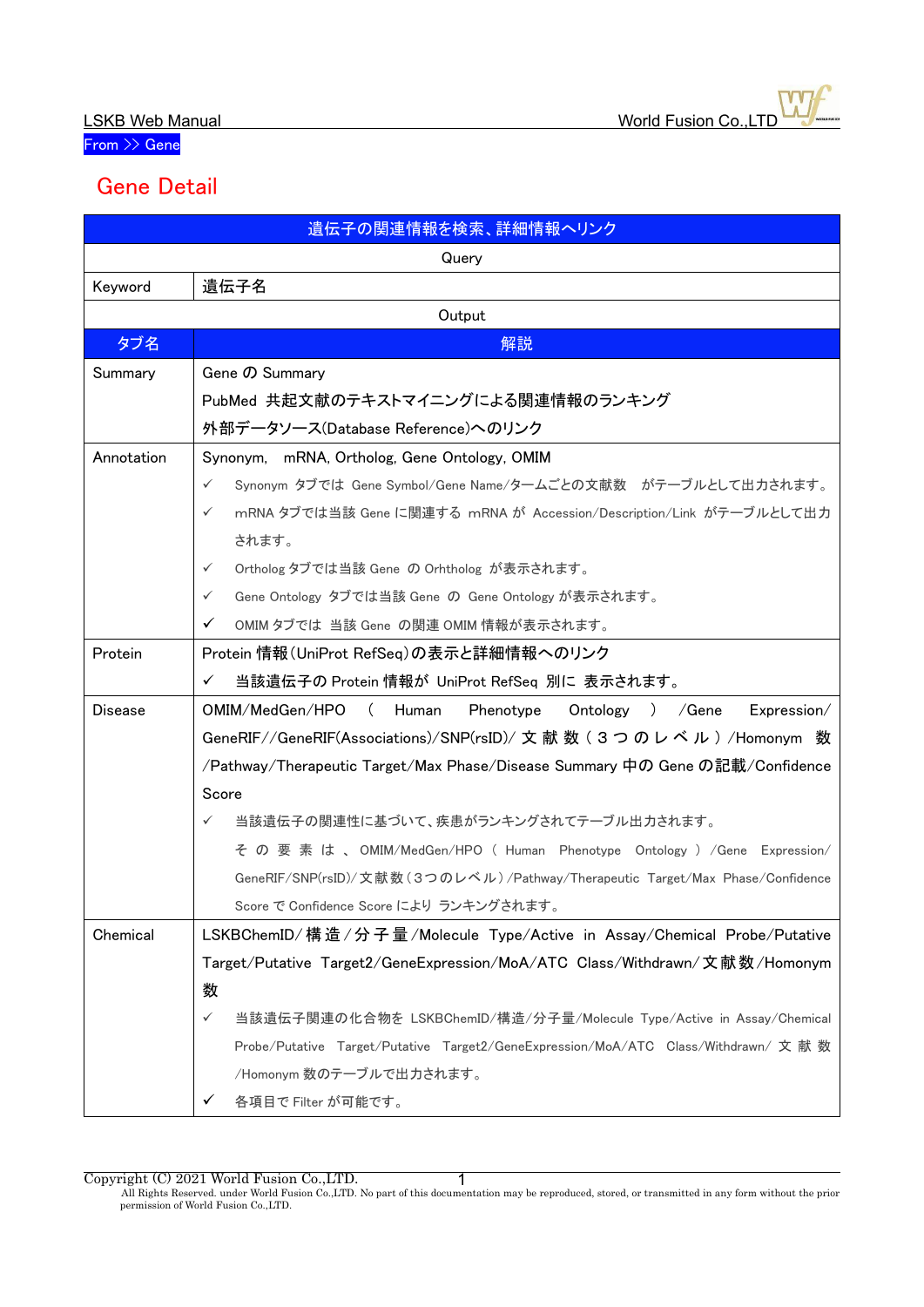| <b>LSKB Web Manual</b> | <b>World Fusion Co., LTD</b>                                                                  |
|------------------------|-----------------------------------------------------------------------------------------------|
| <b>PDB</b>             | 結晶構造(PDB)が表示されます。PDB ID/Title/Ligand/Source/Resolution と詳細情報への                                |
|                        | リンク                                                                                           |
|                        | PDB タブでは当該遺伝子に紐づくタンパク質の結晶構造(PDB)が表示されます。PDB<br>✓                                              |
|                        | ID/Title/Ligand/Source/Resolution のテーブルで纏められ、PDB ID をクリックすると 当該 PDB の詳細                       |
|                        | 情報ページ、ファイルの出力、関係サイトへの PDB 関連リンクがあります。                                                         |
|                        | PDB 関連リンク<br>✓                                                                                |
|                        | Details: PDB Details ページへ                                                                     |
|                        | Link to PDB: Protein Data Bank (外部)の Web サイトへ                                                 |
|                        | Download PDB File: 当該 PDB ファイルのダウンロード                                                         |
|                        | Link to Binding DB : PDB Entry に 紐づく Binding DB サイトへ                                          |
|                        | Search UniProt Entry > LSKB:                                                                  |
|                        | Go To MOE:CCG 社の MOE により この PDB ファイルが開きます。                                                    |
|                        | ※ MOE のライセンスと svl による LSKB との連携設定が必要です。                                                       |
| Pathway                | NCBI Biosystems からの ID/ DataSource/Name/ Descriptio/Organism/Taxonomy ID/ 各要                  |
|                        | 素、Gene/Chemical/Protein/PubMed の数とリンクの表示                                                      |
|                        | 関連 Pathway がテーブル形式で表示され、NCBI の Biosystems への ID/ DataSource/Name/<br>$\checkmark$             |
|                        | Description/Organism/Taxonomy ID/ 各要素(Gene/Chemical/Protein/PubMed)の数がテーブル形式                  |
|                        | で表示されます。                                                                                      |
|                        | Tissue Expression タブでは 当該遺伝子の標準発現組織の情報が、Graph と Spreadsheet を切り替<br>✓                         |
|                        | えて見られます。Graph は クラス別の組織がグラフ化され、当社で解析した標準組織別の発現データ                                             |
|                        | と RefEx が色分けされています。Spreadsheet ボタンを押すと発現が多い組織の順番(MaxRank)でテ                                   |
|                        | ーブル表示されます。テーブルには Tissue/UniProt Comment/MaxValue/MaxRan/Graph/Gene                            |
|                        | Expression/3レベルのテキストマイニング/MeSH Tree が表示されます。また、Graph 表示で 組織クラ                                 |
|                        | スをクリックすると、そのクラスに含まれる組織に絞ってテーブル形式で表示されます。                                                      |
| <b>Tissue</b>          | 標準発現組織の情報の表示                                                                                  |
| Expression             | 標準組織別の発現データと RefEx をグラフ表示                                                                     |
|                        | Tissue/UniProt Comment/MaxValue/MaxRan/Graph/Gene Expression/3レベルのテキストマ                       |
|                        | イニング/MeSH Tree を詳細のテーブル表示                                                                     |
| Assay                  | Assay 情報の表示                                                                                   |
|                        | Typ/Confidence<br>Score/BAO<br>Type/Act<br>Outcome Method/Title/Protein/Relationship          |
|                        | Format/Activities 数/化合物数/Details へのリンク                                                        |
|                        | 当該遺伝子ターゲットにする Assay 情報がテーブル形式で表示されます。テーブルには Assay<br>✓                                        |
|                        | Type/Act Outcome Method/Title/Protein/Relationship Typ/Confidence Score/BAO Format/Activities |
|                        | 数/化合物数/Details へのリンク が纏まっています。                                                                |

Copyright (C) 2021 World Fusion Co., LTD.<br>All Rights Reserved. under World Fusion Co., LTD. No part of this documentation may be reproduced, stored, or transmitted in any form without the prior<br>permission of World Fusion C 2